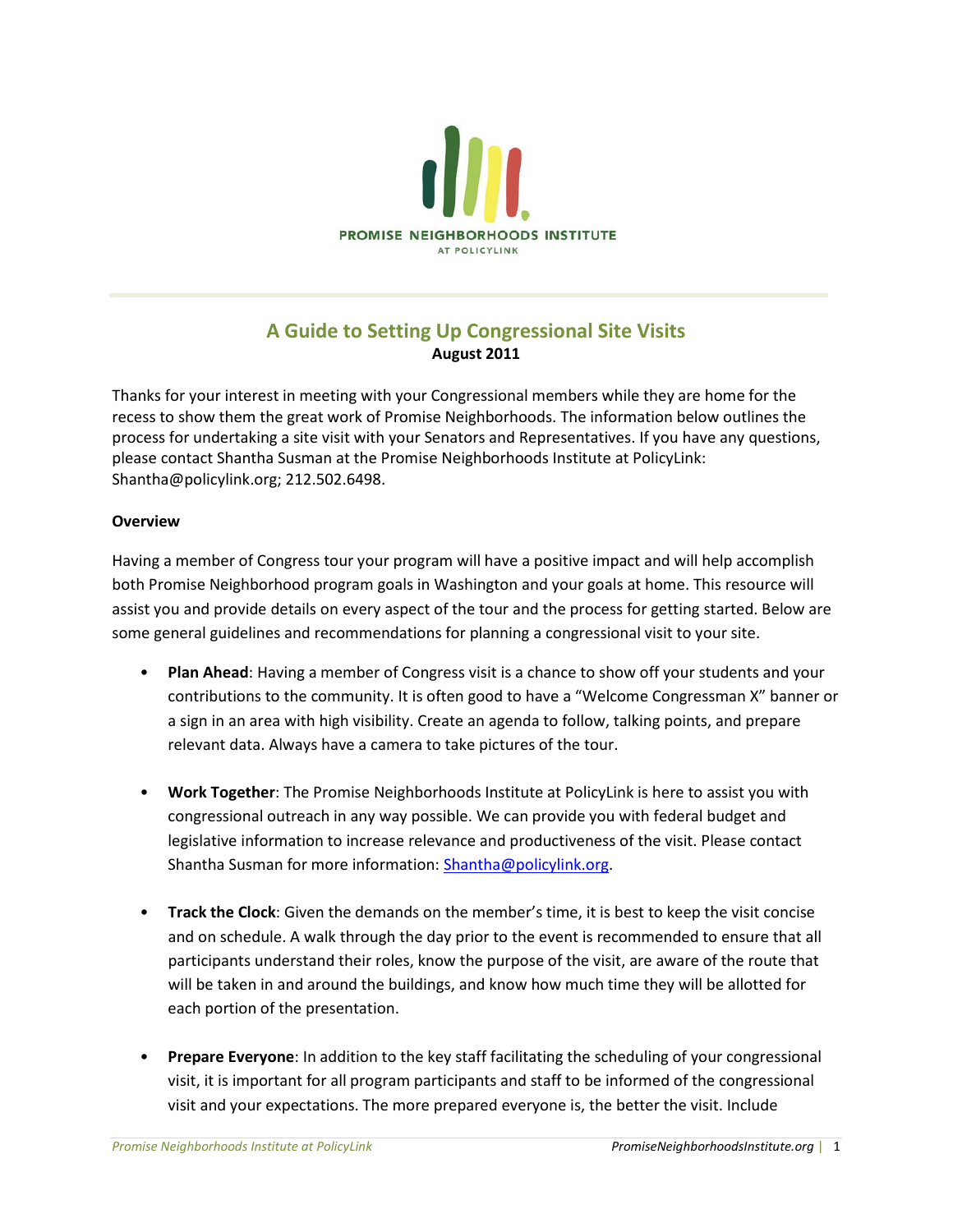students in the program and to be sure they who reflect the diversity of your community. Students can put on a performance, display their artwork, read a poem, or act as greeters. You should also include a local business leader with whom your program has a positive working relationship. If an employer cannot attend, obtain a letter of support or testimonial to include with materials for the member of Congress.

• **Tour the Facility**: Your visit should include a very brief tour of the facility.

#### **Before the Visit**

1. *Identify your program's member of Congress*: WhoIsMyRepresentative.com

2. *Identify upcoming Congressional recess periods***:** [Know when members of Congress travel to their](http://www.house.gov/legislative/)  [districts.](http://www.house.gov/legislative/) These recess periods are the best times for members to visit constituents. Typical recess periods include: Most federal holidays, President's Day, Easter, Memorial Day, the 4th of July, and the entire month of August. In election years, Congress tends to adjourn in October, leaving the rest of the fall open for visits. Contact the Promise Neighborhoods Institute for other times Congress may recess.

3. *Invite your member of Congress to visit***:** Due to the demands on members of Congress, their schedules fill up quickly. You should send the invitation letter on behalf of your program several weeks in advance. A sample letter has been provided for you below. The letter is then sent via email to the member's scheduler who handles events in the member's home district. Email is the preferred method of correspondence due to security concerns with hard mail.

4. *Follow up with the member's scheduler***:** A few days after your email you should contact the member's scheduler to make sure they received the invitation.

5. *Confirm the date***:** Try to accommodate a member's busy schedule; if the suggested date will not work, offer several dates/times as options.

6. *Establish a dialogue with member's scheduler*: Provide the member's scheduler with your contact information. Offer details of the visit: names, titles, programs, etc.

7. *Create a program fact sheet*: Your program fact sheet should include relevant information, including: current enrollment numbers; percentage of students by gender, race and age; highlights of student success; positive testimonials of current parents, community members or partners; and, interesting facts about your program. A sample [Promise Neighborhoods fact sheet can be found on the Promise](http://promiseneighborhoodsinstitute.org/Promise-Neighborhoods-Movement/Federal-Policy-Center)  [Neighborhoods Institute](http://promiseneighborhoodsinstitute.org/Promise-Neighborhoods-Movement/Federal-Policy-Center) website.

8. *Assemble take-away materials*: Materials should be reflective of your program and should also include Promise Neighborhoods Institute at PolicyLink materials.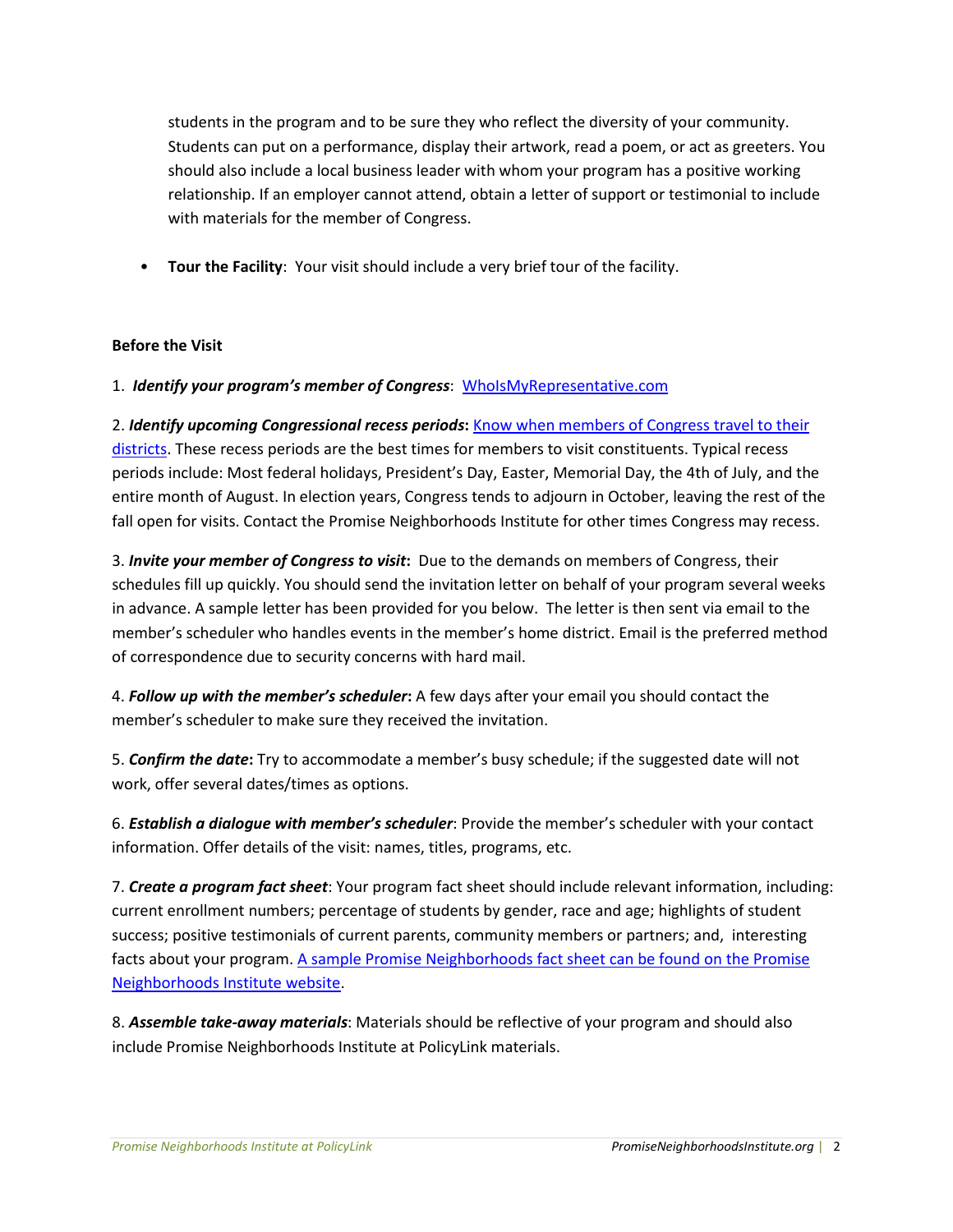9. *Coordinate with the congressional press secretary***:** It is up to the member's office whether or not the press should be involved but you should suggest and issue a press release after the event if the press secretary does not want widespread coverage. If media coverage is agreeable with the member of Congress, a press release should be sent at least a week before the event followed by phone calls to key local press outlets. A sample press release is included. In addition, the member's visit should be featured on your website and in newsletters. Always take pictures of the member of Congress. These photos can be forwarded to the member of Congress, the Promise Neighborhoods Institute at PolicyLink, and could be included in a press release.

10. *Confirm with the member's scheduler***:** The member's office may ask for more information about your program, as well as a schedule of events or a list of who the participants will be during the visit. Offer to provide all of this information. It is best to contact the scheduler one to two weeks in advance of the visit.

11. *Invite the education staffer or district office staff to accompany the member on the tour***:** Staff are extremely important to the legislative process and to our advocacy efforts. Treat staff as you would treat the member of Congress.

12. *Perform a walk-through with key staff one day ahead of site visit*: The route should be mapped out so that the event and tour run smoothly and on time.

13. *Distribute schedules to everyone that will be involved***:** Once the schedule has been finalized, distribute it to all participants and send a copy to the member's scheduler.

### **During the Visit**

1. *Greet the member of Congress and his/her staff (2-3 min)*. Your program's director should be on hand to greet the member of Congress and his/her staff when they arrive on site. It is also preferable to have one or two students accompany the member and director on the tour. Remind staff and students ahead of time: DON'T debate policy or politics with the member, and DO be respectful—always. This is a great opportunity to show off your program.

2. *Tour your facilities (15-20 min)*. Your program director should lead the tour. This is the best time to show your program "in action" to the member and his/her staff. It is good to include rooms where the program is in session or have short demonstrations set up with a faculty member and student to demonstrate what they have been learning. Be sure to quickly introduce the member to your staff. Be careful not to get delayed. The member of Congress will enjoy shaking hands with potential voters. Take the member of Congress and his/he staff wherever they request. Be prepared for the member to request to visit a room not on the agenda. Involve your students and staff in the tour. Members of Congress enjoy interacting with students, and doing so personalizes their visit. Members of Congress also like to see the benefits that your program is giving to the district, so invite a few key business leaders.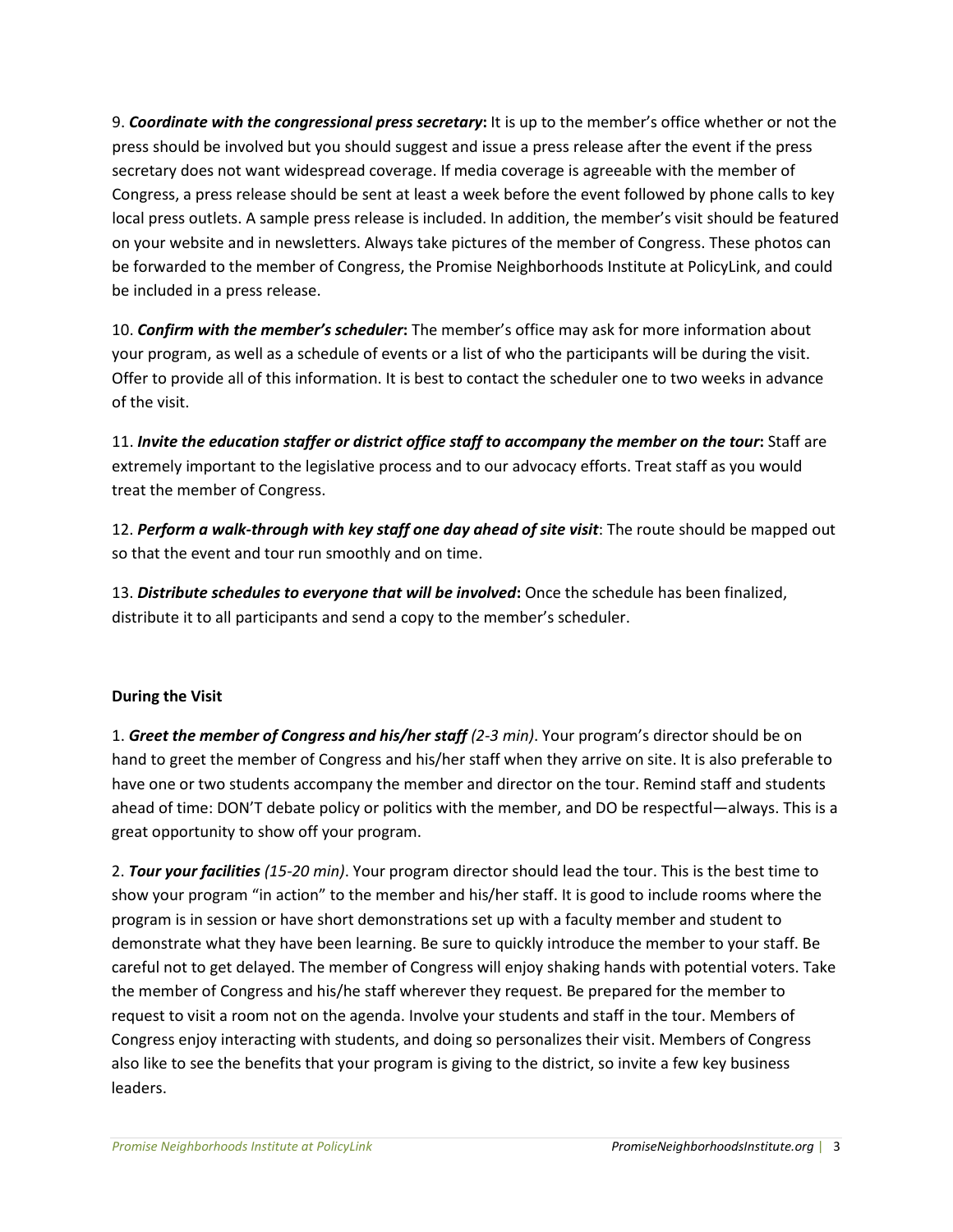3. *Brief student program (15- 20 min)*. Members of Congress enjoy seeing youth programs and having their pictures taken with children. If possible, have your students prepared to sing a song, read a poem, or perform a dance. While the presentation may be brief it will create a memorable impression of the work your program does every day.

4. *Meet with students, faculty and staff (10-15 min)*. At the end of the presentation you should allow the member of Congress to have open interaction with your students, staff and partners. This should allow the member to make any remarks as well as answer any questions your students may have. Be sure to have one staff member prepared with a question in case there are no questions from the group. The question should not be about politics, policy or the budget, but instead focus on the member's impression of or questions about your program.

5. *DON'T give any gifts*. Due to the new lobbying and ethics rules on Capitol Hill, do not present the member or his/her staff with any gifts. The best thing you can give is an informational packet highlighting your program and the services you provide students.

6. *DON'T let the site visit run longer than the amount of time that has been allotted***.** Be respectful of member's tight schedule and other commitments.

#### **After the Visit**

1. *Send the member a thank-you letter*. The thank-you letter to the member should be emailed to the staff that assisted you with the visit. Be sure to thank the staff in the cover email that includes the thank you letter as an attachment. A sample thank-you letter has been included.

2. *Report back to the Promise Neighborhoods Institute***.** Please email us and let us know how the tour went: [Shantha@policylink.org.](mailto:Shantha@policylink.org)

3. *Follow up***.** If any additional requests were made by the member of Congress, follow up with his/her DC office with the requested information.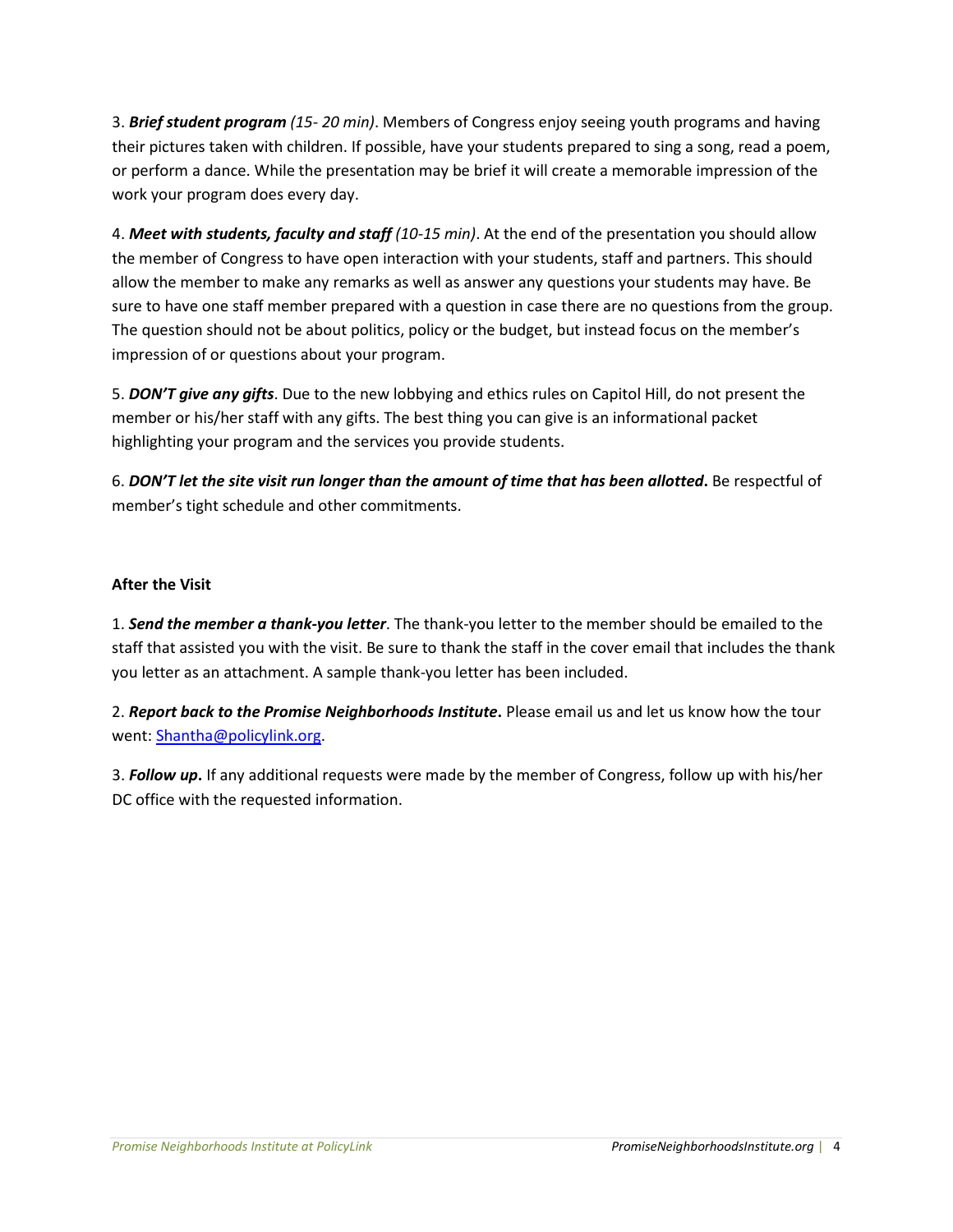### **Congressional Site Visit Checklist**

- $\Box$  Identify member of Congress to invite for site visit
- $\Box$  Determine potential dates
- $\Box$  Email Invitation
- $\Box$  Call scheduler
- $\Box$  Confirm with scheduler
- $\Box$  Alert staff and students about the visit
- $\Box$  Develop the agenda for the site visit
- $\Box$  Identify "welcoming committee"
- $\Box$  Invite business leaders and community members
- $\Box$  Identify staff responsible for student performance
- $\Box$  Identify staff and rooms to highlight during tour
- $\Box$  Identify staff to prepare banner or welcoming sign
- $\Box$  Identify staff responsible for pictures
- $\Box$  Have a location already identified to snap a photograph of the Member with staff and children
- $\Box$  Address all security issues for outside guests in advance (sign-in sheet, nametags, etc.)
- $\Box$  Develop and compile "take away" packet of information
- $\Box$  Prepare press release
- $\Box$  Reach out to local press and other media outlets
- $\Box$  Conduct a "dry run" of the visit and work out any kinks
- $\Box$  Send thank-you note to the member of Congress, scheduler, and staff person
- $\Box$  Send any follow up materials that were discussed during the site visit
- $\Box$  Send email to the Promise Neighborhoods Institute at PolicyLink[: Shantha@policylink.org](mailto:Shantha@policylink.org)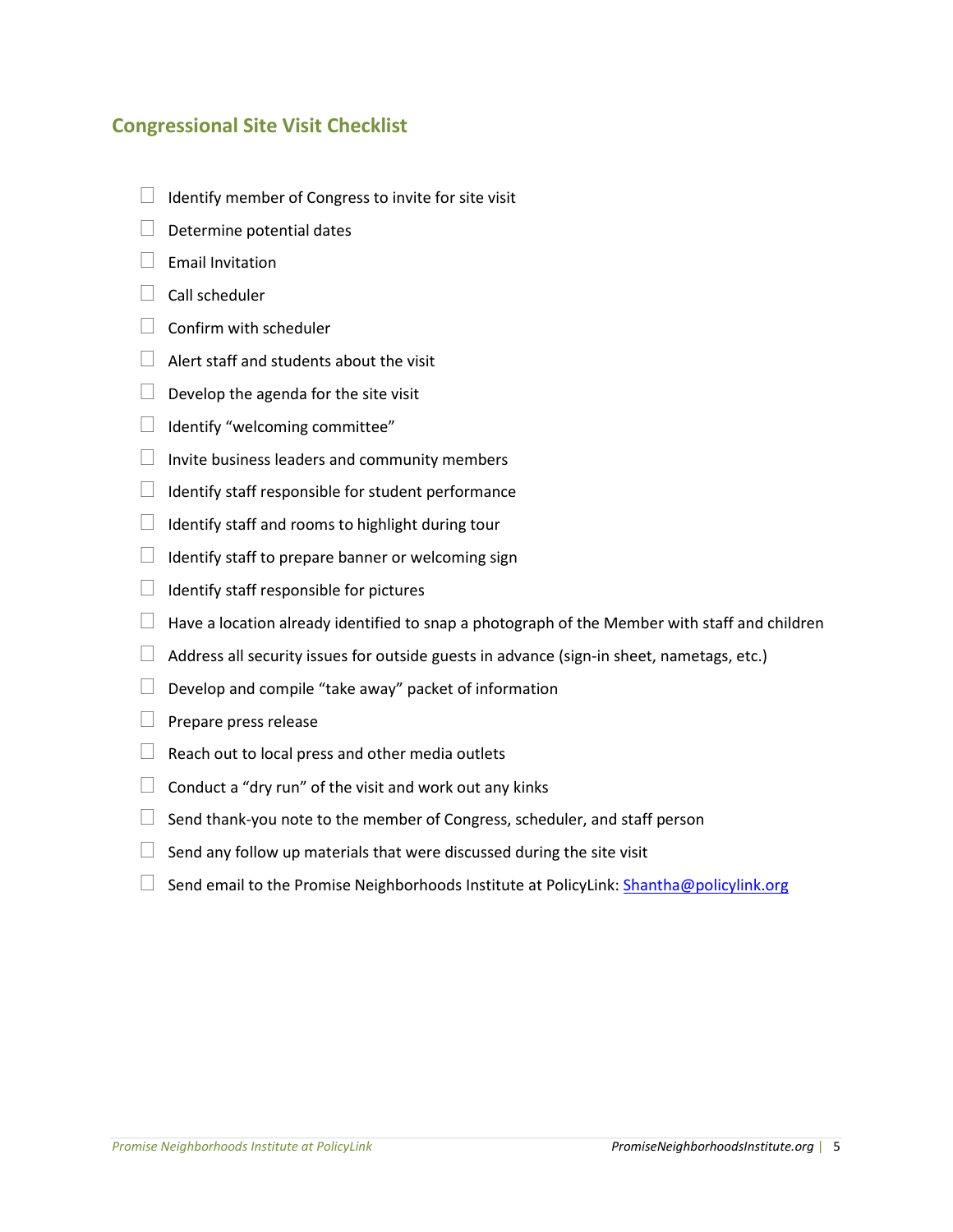# **Sample Letter of Invitation**

Date The Honorable [*insert name*] U.S. House of Representatives *or* United States Senate Washington, DC 20515/20510

Dear Representative/Senator [*insert last name*]:

On behalf of [*name of program*], we would like to invite you to visit between [*dates of congressional recess*] to tour our program to see firsthand the services provided to students. [*Name of program*] is one of the Promise Neighborhoods planning grantees and a premier program in your great state with an excellent record of helping children succeed in school and life. We would like to ensure that you have a chance to meet the students and partners who make [*name of program*] an invaluable resource in the community.

Again, I would like to encourage you to schedule time to visit [*name of program*] to interact with their students and faculty, and to observe the educational opportunities available to your constituents.

Please contact me if I can be of any assistance to you. We look forward to hearing from you.

Sincerely,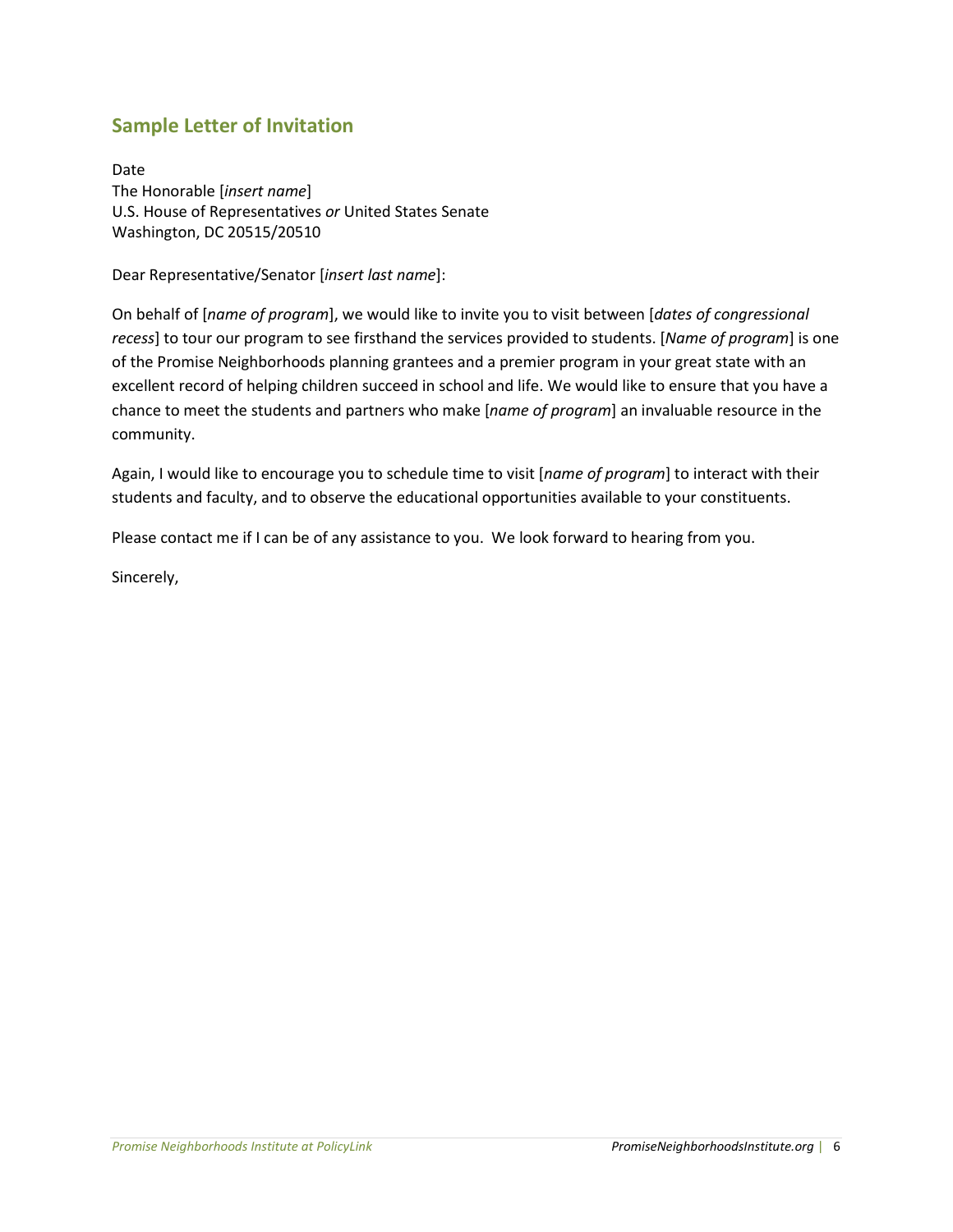### **Sample Press Release**

[Insert program logo] FOR IMMEDIATE RELEASE Insert Date Contact: Name, Phone, E-mail

Representative Jane Doe Visits Program X Congresswoman Sees Benefits of Promise Neighborhoods

(Las Vegas, NV) – Congresswoman Jane Doe (R-NV) toured Program X today to see the opportunities available in this community. During the site visit, Congresswoman Doe met with program staff, students, and local business leaders to discuss the benefits of the Promises Neighborhoods program.

"We were so pleased to host Congresswoman Doe at our school," stated Bill Smith of program X. "We appreciate all the work she has done on behalf of the children in our community. It was a wonderful opportunity for us to share information about our program with her."

Congresswoman Doe also found the visit to be helpful: "These children are our future. It was great to see first-hand the education and support they are receiving to make them not only great students, but also great citizens."

Program X is located in Las Vegas, NV. (*Add 2-3 sentence description here. Include picture with the press release.*)